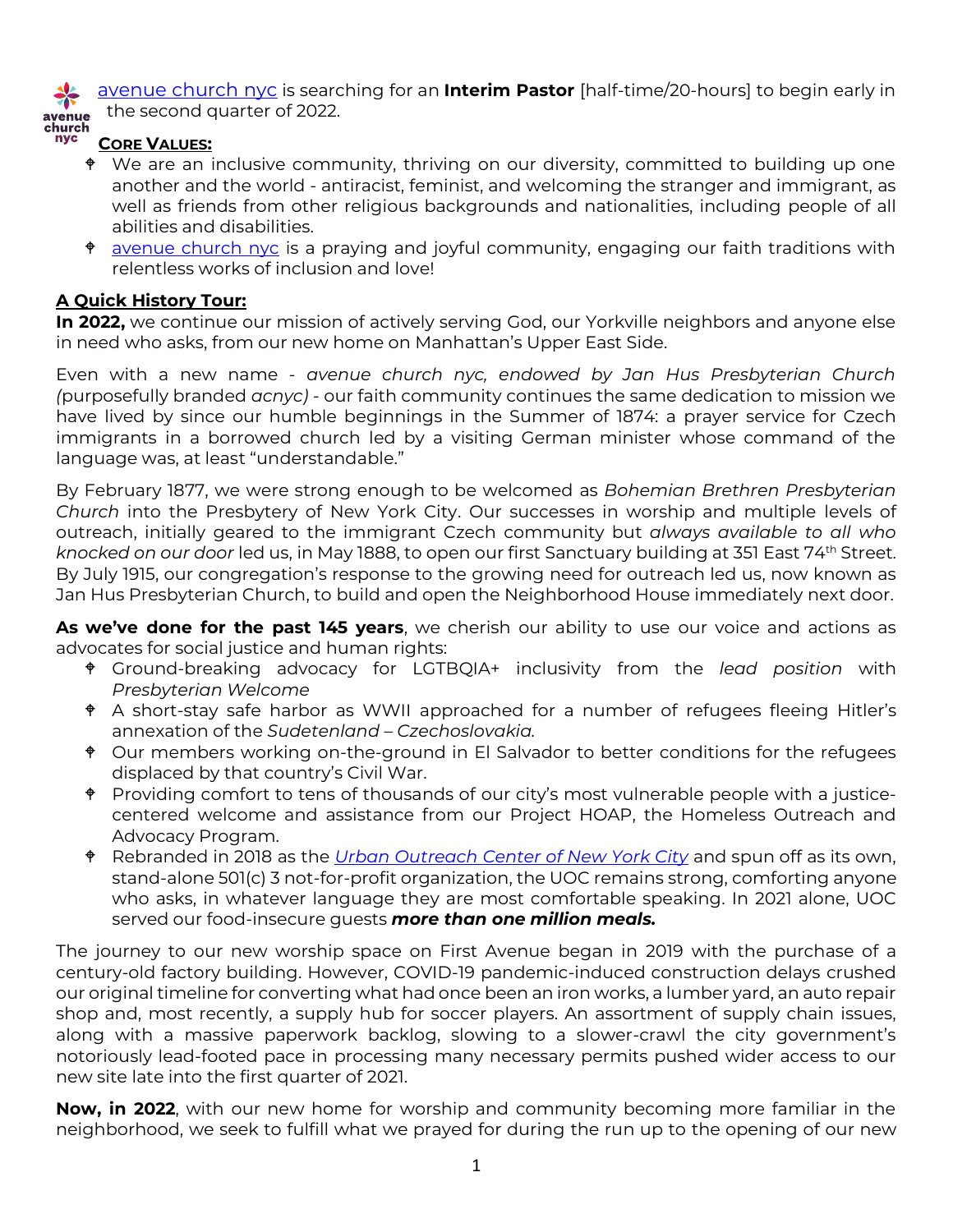home: the cultivation of multiple levels of ministry that will embolden an even stronger Church to address the diverse needs of New York City!

But first, we find ourselves experiencing the full impact of the statement, "Life is what happens when you are busy making plans."

In late-Summer 2021, our pastor since 2014 – the same our pastor who spearheaded our move to First Avenue - found it necessary to move from the manse she designed to Florida. After gamely attempting to navigate pastoring acnyc through a combination of video-conferences and airline commutes up and down the Eastern seaboard, the impact of COVID-19 on flight schedules plus other unforeseen circumstances ultimately drove her decision to voluntarily dissolve her call.

Thus, we find ourselves at the starting point of the pathway towards calling our 13<sup>th</sup> Installed Pastor.

Among our first steps: a search for a Half-Time Interim Pastor: [20 hours]

### **QUALIFICATIONS**

- Masters of Divinity [M.Div.] degree from an accredited seminary
- Ordained as a Minister of the Word and Sacrament (Teaching Elder) in the Presbyterian Church (USA)
- Minimum five years' experience in "big city, small church" ministry o Previous experience as an Interim Pastor preferable
- $\triangle$  A joy and passion for worship and creative expressions of faith in many forms
- $\bullet$  Flexibility, patience, compassion, energy, creativity and imagination
- $\bullet$  Entrepreneurial instinct, experience and drive; a real self-starter familiar with leading diverse groups
	- o Ability to work cooperatively and well with a range of personalities, experience and education levels
- Working knowledge of financial and accounting systems preferable
- $\bullet$  Computer and Social Media proficient
- Conversant in Spanish helpful
- $\bullet$  Must pass a background check

## **Ecclesiastical Duties:**

- $\bullet$  Preach at Sunday service at least three times a month
- <sup> $\bullet$ </sup> Ensure faithful worship and education and, guided by the Session, the right administering of the sacraments
- Moderate Session
- Counsel, encourage, educate and support the *Mission Review '22* team as acnyc identifies our "Next-Gen" Mission path(s)
- <sup> $\bullet$ </sup> Resource polity, ecclesiastical and theological questions
- Collaborate with team(s) to develop engaging, creative, scripturally- and thematicallymeaningful worship
- Visit members at home, in hospital or special care facilities, as necessary or called upon
- Officiate weddings and lead funerals and memorial services as requested
- <sup> $\bullet$ </sup> Continually imagine and strategize new worship and education experiences that support our values and mission and extend the body of Christ
- Establish and maintain a culture of trust, mutual respect, joy, faithful worship and missionforward ministry
- Establish/maintain relationships with congregations/worshiping communities using our space(s): *This shall be a house of prayer for all people.* (Isaiah 57:6)
- Correspond with members and visitors; maintain communication with prospective members.